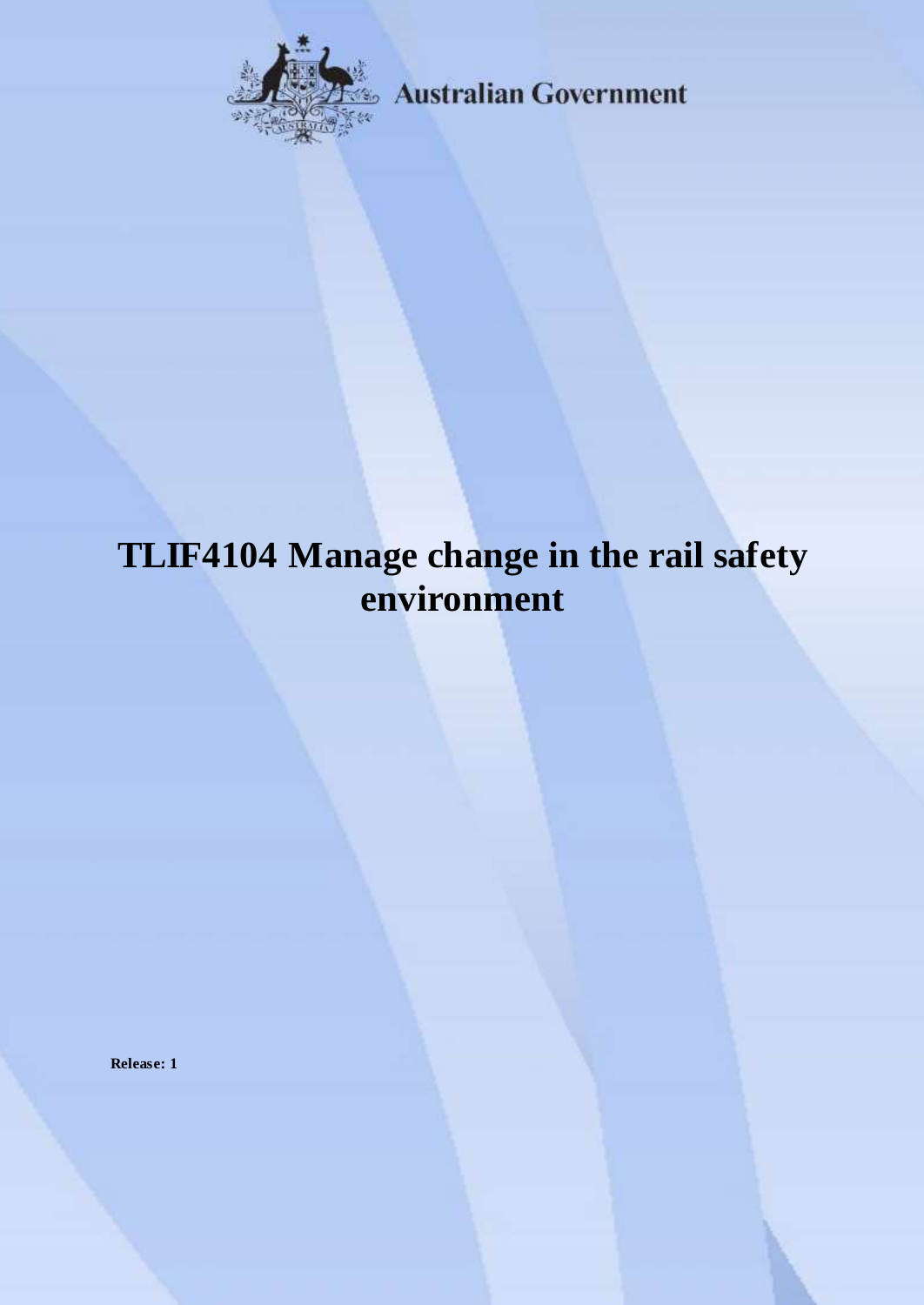### **TLIF4104 Manage change in the rail safety environment**

#### **Modification History**

Release 1. This is the first release of this unit of competency in the TLI Transport and Logistics Training Package.

## **Application**

This unit involves the skills and knowledge required to manage change in a rail safety environment and associated risks. Change may be required because of organisational restructuring or the introduction of new equipment, systems or practices.

It includes establishing the context for change, developing a risk management strategy, advertising workplace change, implementing a change management strategy and monitoring change process outcomes.

People achieving competence in this unit will need to fulfil the applicable state/territory legislated rail safety requirements and to comply with relevant codes of practice and/or guidelines and rail regulations.

No licensing, legislative or certification requirements apply to this unit at the time of publication.

## **Pre-requisite Unit**

Not applicable.

## **Competency Field**

F – Safety Management

#### **Unit Sector**

Not applicable.

## **Elements and Performance Criteria**

| Elements describe the                 | Performance criteria describe the performance needed to                                                                |
|---------------------------------------|------------------------------------------------------------------------------------------------------------------------|
| essential outcomes.                   | demonstrate achievement of the element.                                                                                |
| 1 Establish the context<br>for change | 1.1 Requirement for change is confirmed through consideration<br>of changes to legislation, business or organisational |

requirements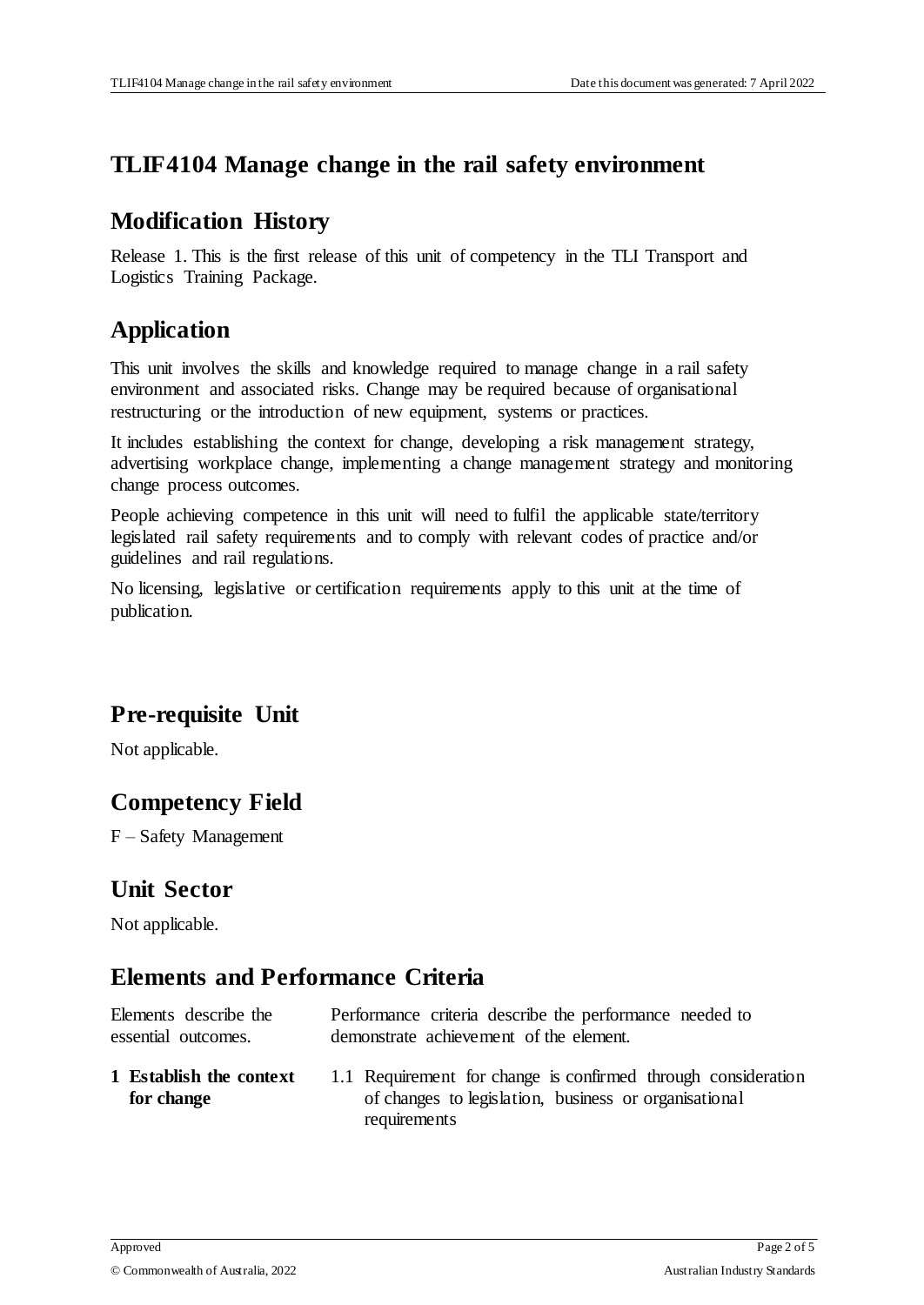|                                       | 1.2 Key stakeholders are identified and consulted on proposed<br>change                                                                                           |
|---------------------------------------|-------------------------------------------------------------------------------------------------------------------------------------------------------------------|
|                                       | 1.3 Benchmarking is conducted with other similar<br>organisational/functional/best practice standards to confirm<br>preferred methodology for managing change     |
|                                       | 1.4 Specialists and experts are consulted as required to assist in<br>identifying major change requirements or opportunities                                      |
|                                       | 1.5 Overall life cycle and phases of change are identified                                                                                                        |
| 2 Develop risk<br>management strategy | 2.1 Risk assessment is conducted to identify risks and hazards<br>related to change                                                                               |
|                                       | 2.2 Identified risks are evaluated and controls are established so<br>far as is reasonably practicable in accordance with<br>organisational policy and procedures |
|                                       | 2.3 Responsibility for managing established controls is<br>determined                                                                                             |
| 3 Develop<br>implementation plan      | 3.1 Complexity of change is identified and appropriate phases<br>and transition plans are developed                                                               |
|                                       | 3.2 Communications strategy is developed in collaboration with<br>key stakeholders                                                                                |
|                                       | 3.3 Modifications to systems and infrastructure are identified                                                                                                    |
|                                       | 3.4 Resources required to implement change are identified                                                                                                         |
|                                       | 3.5 Affected personnel and required training/up skilling is<br>identified                                                                                         |
|                                       | 3.6 Updating of risk registers and other safety documentation is<br>identified                                                                                    |
|                                       | 3.7 Procedures for post implementation monitoring and review<br>are established                                                                                   |
|                                       | 3.8 Changes are documented and approval by key stakeholders<br>is obtained in accordance with regulatory and organisational<br>requirements                       |
| 4 Communicate<br>workplace change     | 4.1 Anticipated change is advertised to appropriate<br>organisational personnel who will be affected by change                                                    |
|                                       | 4.2 Range of strategies is used to foster a positive attitude to<br>change, especially from individuals on whom organisational                                    |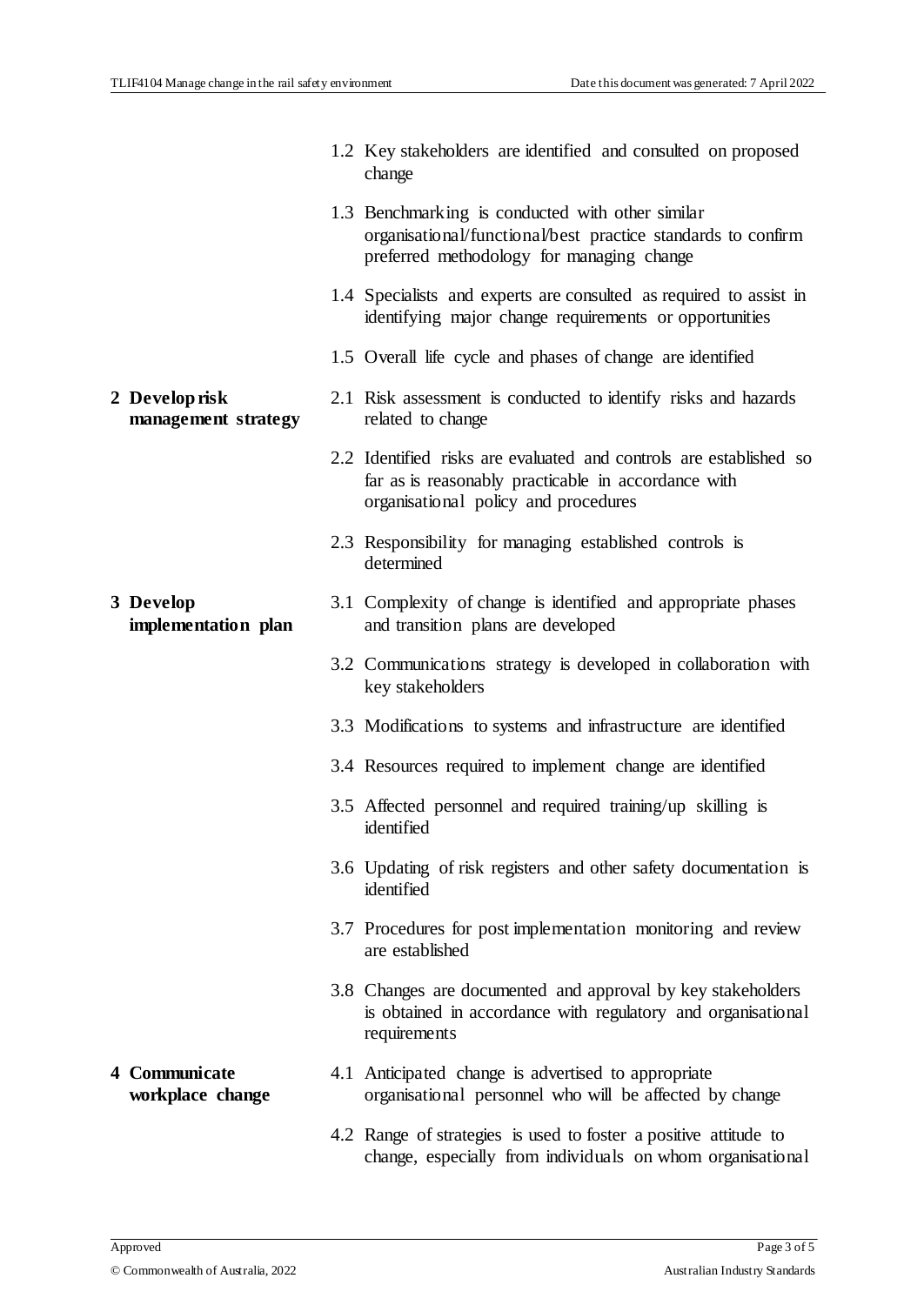change will have the most effect

|                                                   | 4.3 Advice is provided to key stakeholders on strategies for<br>effective change management and sensitivity is shown to<br>people's individual responses to change |
|---------------------------------------------------|--------------------------------------------------------------------------------------------------------------------------------------------------------------------|
|                                                   | 4.4 Leadership and communications strategies are used to assist<br>others to deal with ambiguity and to adapt to change                                            |
| 5 Implement workplace<br>change                   | 5.1 Policies, practices and procedures are altered and<br>implemented as required to support change management<br>strategy                                         |
|                                                   | 5.2 Modifications to systems and infrastructure are<br>implemented                                                                                                 |
|                                                   | 5.3 Required training/up skilling of affected personnel is<br>facilitated                                                                                          |
|                                                   | 5.4 Risk registers and other safety documentation are updated<br>to reflect implemented change                                                                     |
| <b>6 Monitor and review</b><br>change process and | 6.1 Organisational safety management system is reviewed and<br>revised to reflect change                                                                           |
| outcomes                                          | 6.2 Ongoing process are monitored following implementation<br>of change to ensure it is meeting organisational<br>requirements                                     |

#### **Foundation Skills**

Foundation skills essential to performance are explicit in the performance criteria of this unit of competency.

#### **Range of Conditions**

Range is restricted to essential operating conditions and any other variables essential to the work environment.

Non-essential conditions can be found in the Companion Volume Implementation Guide.

## **Unit Mapping Information**

This unit replaces and is equivalent to TLIF4104A Manage change in the rail safety environment.